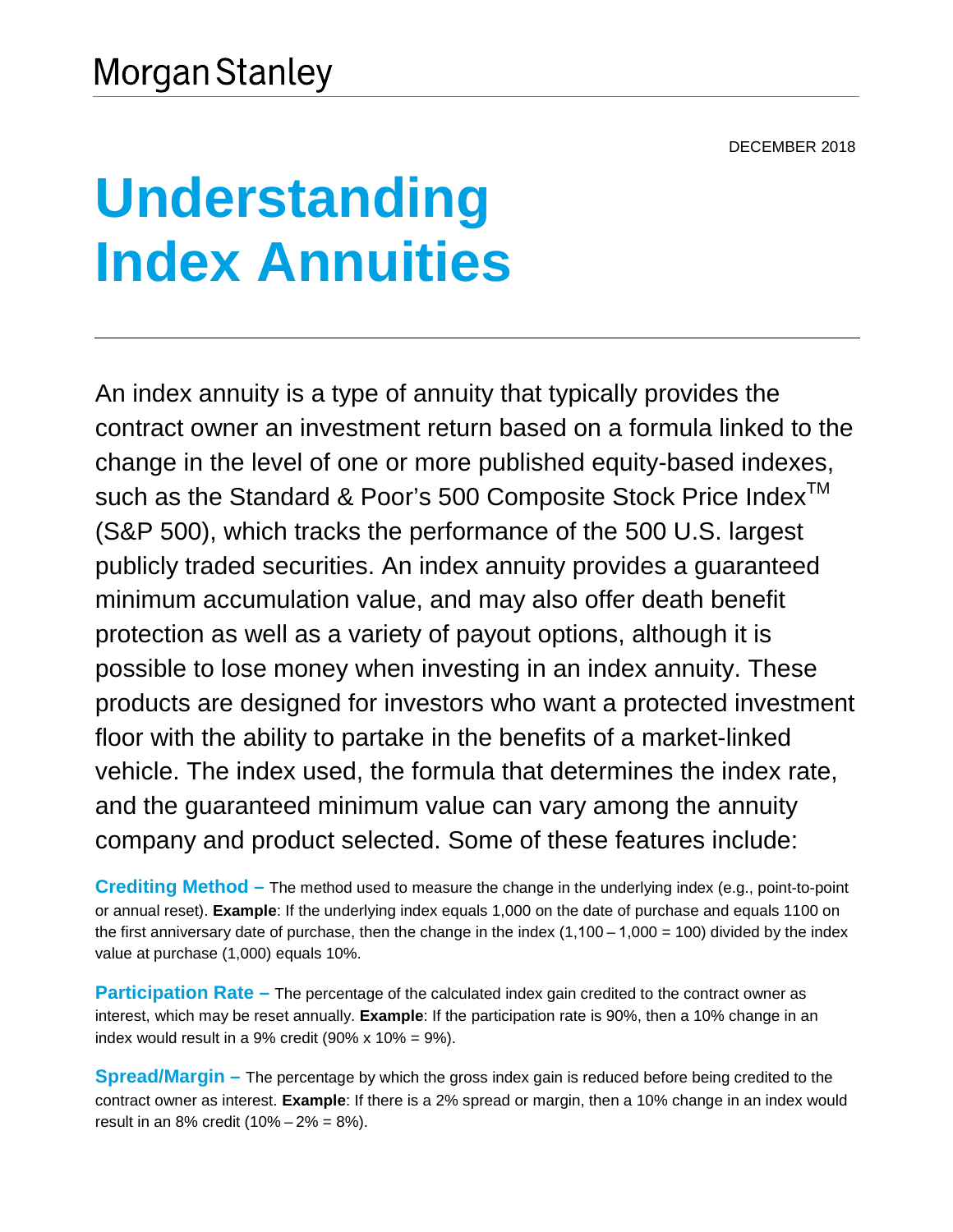## **Morgan Stanley**

**Cap Rate –** The maximum index-based interest credited to the contract owner, which may be reset annually. **Example**: If there is a 6% cap, then if the underlying index increased by 10% in a year, the credit to the contract would only be 6%.

**Market Value Adjustment –** fixed indexed annuities may allow for the adjustment of your current account value (positive or negative) when you take a withdrawal(s) outside of a permitted window. This adjustment will be based on the relationship of market interest rates at the time of the withdrawal and the guaranteed interest rate of the annuity. The general relationship is as follows: if interest rates move higher than the guaranteed rate at the time of the withdrawal, you may receive less than your investment and, conversely, if interest rates move lower than the guaranteed rate at the time of the withdrawal, you may receive more than your current investment's value.

#### **Learning About Index Annuities**

In order to be an informed investor in index annuities, you should do several things. Certain index annuities, offered through Morgan Stanley Smith Barney LLC's licensed insurance agency affiliates, provide an informational document known as a "prospectus" or other disclosure documents. You should read the prospectus or other disclosure documents carefully. Since the guarantees in each annuity depend on the financial strength and claims-paying ability of the annuity company, you should evaluate the annuity company's financial condition.

General information on annuities can be obtained from The American Council of Life Insurers "website"\*. Your Morgan Stanley Financial Advisor can provide basic information on our annuity offerings.

### **Costs Associated With Investing in Index Annuities**

Typically, index annuities do not have upfront sales loads or ongoing expenses. However, there are often significant surrender fees if you need to access your money before the surrender period ends. The annuity company's costs are built into the spread margin, cap rate, participation rate, and/or other features of the contract. Your contract may be subject to surrender charge (also called a contingent deferred sales charge) in the first 5 to 10 years of the contract. You may also be subject to a fair value calculation (or interim value formula) should the contract be terminated early. You should consult the prospectus or other disclosure document for the index annuity that you are considering for the specific early withdrawal charge schedule.

#### **How Morgan Stanley Smith Barney LLC and Your Financial Advisor Are Compensated When You Buy an Index Annuity**

**REVENUE SHARING**. Morgan Stanley Smith Barney LLC offers clients a selection of index annuities from approved annuity company families, or providers. For each index annuity product we offer, we seek to collect from providers a revenue-sharing payment. Providers currently pay fees on assets of up to 0.11% per year (\$11 per \$10,000) calculated quarterly, based upon the aggregate value of index annuity assets invested in contracts for which Morgan Stanley Smith Barney LLC is designated as the broker-dealer or agent of record. Additionally, beginning in 2017, each annuity provider pays an annual support fee of \$500,000 to Morgan Stanley Smith Barney LLC. Revenue-sharing payments and Product Support Fees are paid out of the provider's revenues or profits and not from a client's contract value. It is important to note that our Financial Advisors receive no additional compensation as a result of these revenue-sharing payments.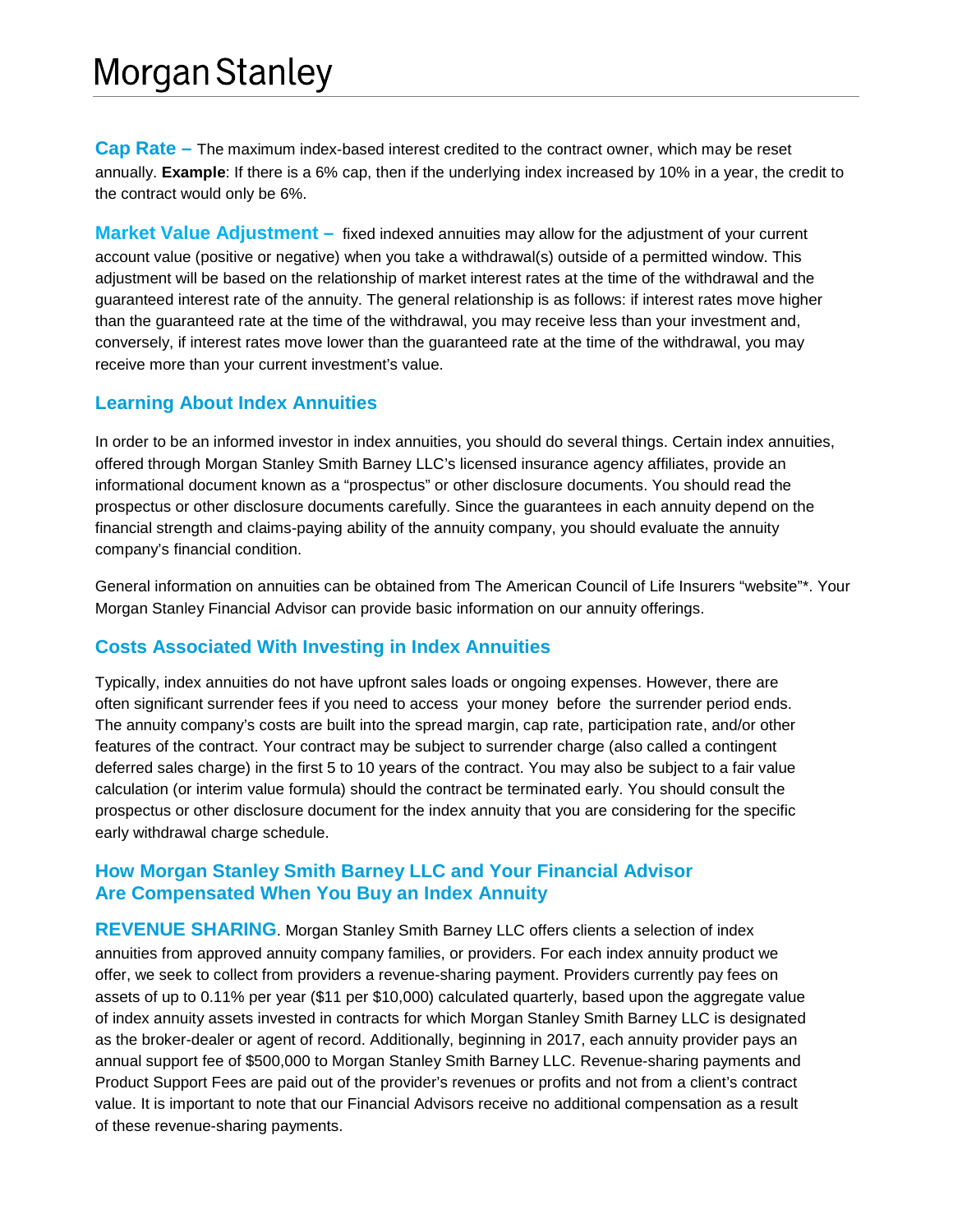**COMMISSIONS**. Each time an index annuity is purchased through a Morgan Stanley Financial Advisor, the provider pays Morgan Stanley Smith Barney LLC compensation, based upon a standard schedule for all providers, in the form of a commission, based upon the product selected and the amount of the client investment. The commissions payable to Morgan Stanley Smith Barney LLC are consistent for all providers, regardless of the volume of business Morgan Stanley Smith Barney LLC submits to the provider or the profitability of the policy to the provider. Further, no provider or the parent or affiliated company of any provider has any material interest in Morgan Stanley Smith Barney LLC or its insurance licensed subsidiaries, Morgan Stanley Insurance Services, Inc. and SBHU Life Agency, Inc.

Morgan Stanley Smith Barney LLC, in turn, pays a portion of the commission to the Financial Advisor. Financial Advisor commissions generally range from 0% to 4.80% of contributions and trails (annuity contract servicing payments) generally in the range of 0% to 1.00% of index annuity assets. Morgan Stanley Smith Barney LLC passes all or a portion of these trails on to the Financial Advisor. Annuity companies also pay Morgan Stanley Smith Barney LLC an additional percentage of contributions generally not exceeding 2%. Upfront and trail commission payments are paid out of the provider's general revenues and do not represent an additional charge to you.

#### **EXPENSE REIMBURSEMENTS & DATA ANALYTICS FEEs** Morgan Stanley Smith

Barney LLC may seek prepayment or reimbursement by approved providers, their parent or affiliated companies, or other service providers for the expenses incurred for various sales meetings, seminars and conferences held in the normal course of business and other administrative and compliance services. Beginning in 2019, Morgan Stanley Smith Barney LLC will also provide insurance companies with the opportunity to purchase supplemental annuity sales data analytics. The amount of the fees depends on the level of data provided. The current range is \$30,000 per annum. Should an insurance company offer other financial products, insurance companies may purchase sales data analytics from Morgan Stanley Smith Barney LLC on those products as well.

**COMPENSATION FROM PROVIDERS** Morgan Stanley Smith Barney LLC and its parent or affiliates receive from certain approved providers or their parent or affiliated companies compensation in the form of commissions and other fees for providing traditional brokerage services, including related research and advisory support, and for purchases and sales of securities for their own portfolios or the portfolios of sub-account investment companies. They also receive other compensation from certain approved providers or their parent or affiliated companies for financial services performed for the benefit of such companies. Morgan Stanley Smith Barney LLC prohibits linking the determination of the amount of brokerage commissions and service fees charged to an approved provider or its parent or affiliated company to the aggregate values of our overall client holdings of the provider's products or to offset the revenue- sharing or expense reimbursements described above.

For additional information on a particular provider's payment and compensation practices, please refer to the provider's product prospectus and/or other disclosure documents.

\* Morgan Stanley Smith Barney LLC is not implying an affiliation, sponsorship, endorsement with/of the third party or that any monitoring is being done by Morgan Stanley Smith Barney LLC ("Morgan Stanley") of any information contained within the website. Morgan Stanley is not responsible for the information contained on the third party website or the use of or inability to use such site. Nor do we guarantee their accuracy or completeness.